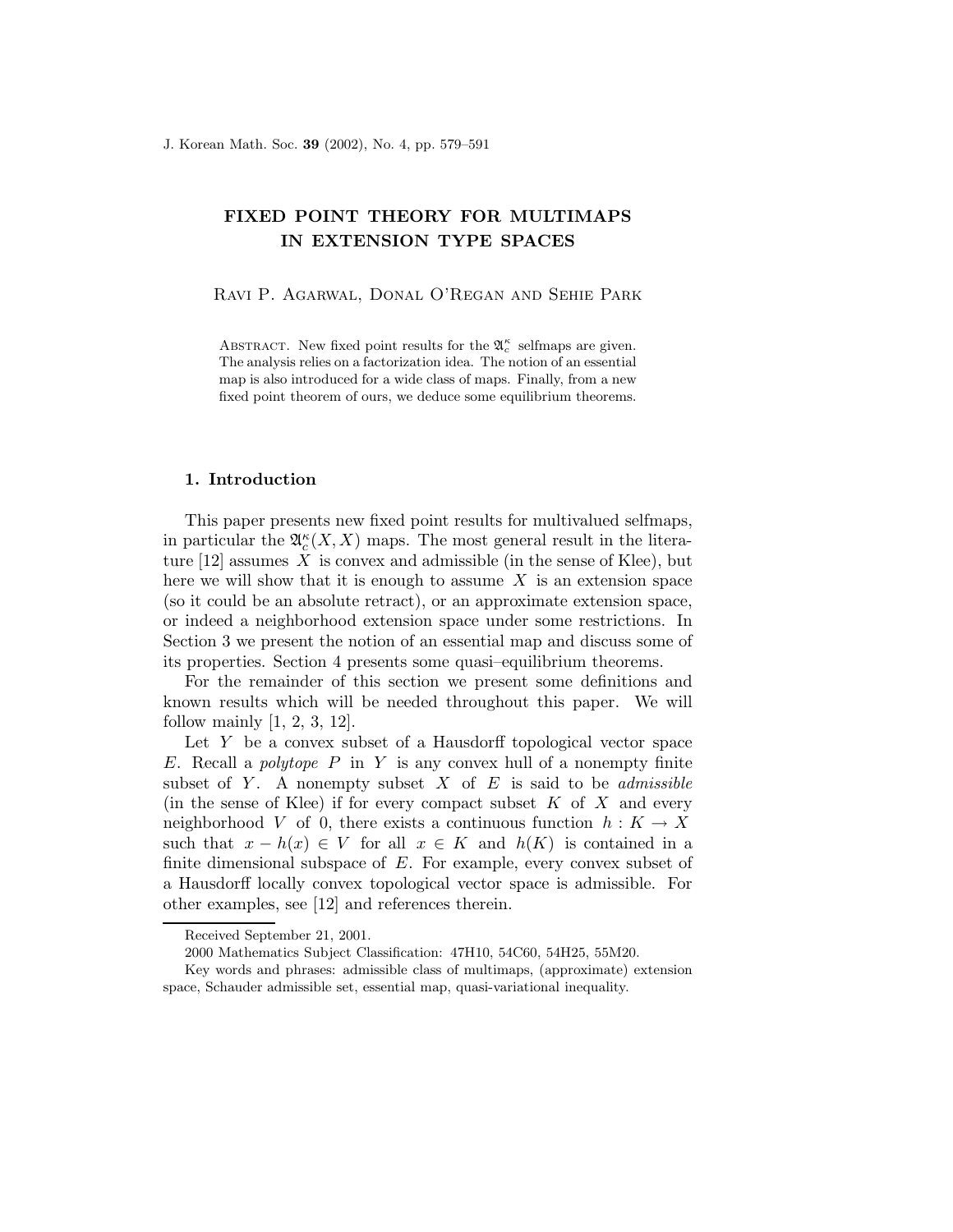Of particular importance in this paper will be the class  $\mathfrak{A}_{c}^{\kappa}$  due to Park. Suppose X and Y are topological spaces. Given a class  $X$ of maps,  $X(X, Y)$  denotes the set of maps  $F: X \to 2^Y$  (the set of nonempty subsets of Y) belonging to  $\mathbb{X}$ , and  $\mathbb{X}_c$  the set of finite compositions of maps in X. We let

$$
\mathcal{F}(\mathbb{X}) = \{ X : \text{Fix } F \neq \emptyset \text{ for all } F \in \mathbb{X}(X, X) \},
$$

where  $Fix F$  denotes the set of fixed points of  $F: X \to 2^X$ .

A class  $\mathfrak A$  of maps is defined by the following properties:

- (i)  $\mathfrak A$  contains the class  $\mathbb C$  of single-valued continuous functions;
- (ii) each  $F \in \mathfrak{A}_c$  is upper semicontinuous (u.s.c.) and compactvalued; and
- (iii) for any polytope P,  $F \in \mathfrak{A}_{c}(P, P)$  has a fixed point, where the intermediate spaces of compositions are suitably chosen for each  $\mathfrak{A}.$

An *admissible* class  $\mathfrak{A}_{c}^{\kappa}(X, Y)$  of maps  $F: X \to 2^{Y}$  is one such that, for each  $F$  and each nonempty compact subset  $K$  of  $X$  there exists a map  $G \in \mathfrak{A}_{c}(X, Y)$  satisfying  $G(x) \subset F(x)$  for all  $x \in K$ .

Examples of  $\mathfrak{A}^{\kappa}_c$  are classes of continuous functions  $\mathbb{C},$  the Kakutani maps  $K$  (u.s.c. with nonempty compact convex values and codomains are convex spaces), the Aronszajn maps M (u.s.c. with  $R_{\delta}$  values), the acyclic maps  $V$  (u.s.c. with compact acyclic values), the Powers maps  $\mathbb{V}_c$  (finite compositions of acyclic maps), the O'Neill maps N (continuous with values of one or  $m$  acyclic components, where  $m$  is fixed), the approachable maps A (whose domains and codomains are uniform spaces), admissible maps of Górniewicz,  $\sigma$ -selectional maps of Haddad and Lasry, permissible maps of Dzedzej, the class  $\mathbb{K}^+_c$  of Lassonde, the class  $\mathbb{V}_c^+$  of Park *et al.*, and approximable maps of Ben-El-Mechaiekh and Idzik, and others. For details on the admissible classes, see [12].

In [12] Park gave an elementary proof of the following result.

THEOREM 1.1. Let  $E$  be a Hausdorff topological vector space and X an admissible, convex, compact subset of E. Then any map  $F \in$  $\mathfrak{A}_{c}^{\kappa}(X,X)$  has a fixed point.

A class of maps  $\mathcal{R}(X, Y)$  is said to be *admissible* (in the sense of Ben-El-Mechaiekh and Deguire [3]) if

- (i)  $\mathcal R$  contains the class  $\mathbb C$ ; and
- (ii) each  $F \in \mathcal{R}_c$  is upper semicontinuous and closed-valued.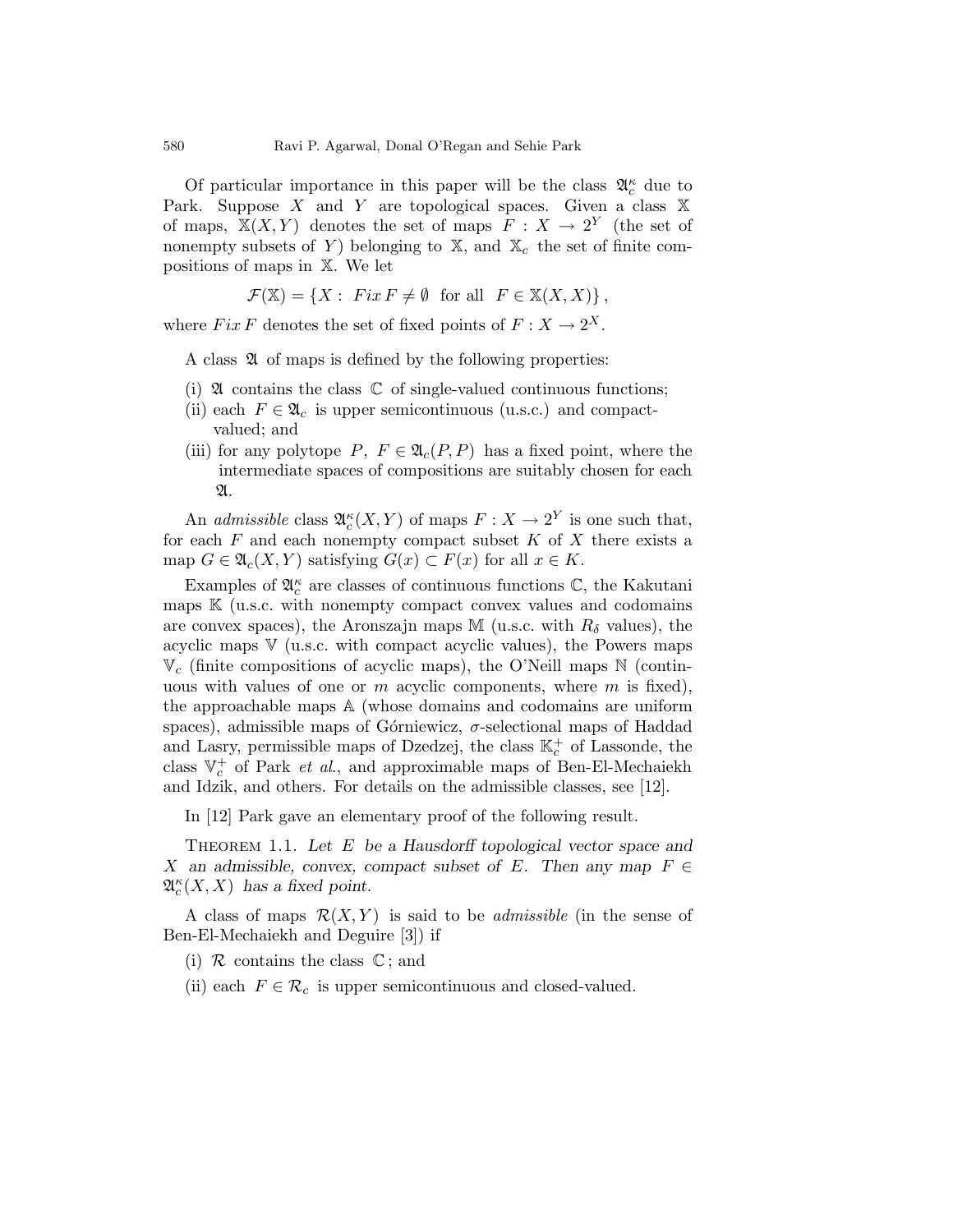The following result is given in [3, Proposition 2.2].

THEOREM 1.2. Let  $R$  be an admissible class of maps. Then the Hilbert cube  $I^{\infty}$  (subset of  $l^2$  consisting of points  $(x_1, x_2,...)$  with  $|x_i| \leq 1/i$  for all i) and the Tychonoff cube T (cartesian product of copies of the unit interval imbedded in a normed space) are in  $\mathcal{F}(\mathcal{R}_c)$ provided the closed unit ball  $\mathbf{B}^n = \{x \in \mathbf{R}^n : ||x|| \leq 1\}$  is in  $\mathcal{F}(\mathcal{R}_c)$ for all  $n > 1$ .

From Theorem 1.1 or 1.2, we immediately have the following.

THEOREM 1.3.  $I^{\infty}$  and T are in  $\mathcal{F}(\mathfrak{A}_{c}^{\kappa})$ .

REMARK 1.1. It is worth remarking that we do not need to introduce the class  $\mathcal R$  (we did so to give credit to the authors in [1, 3]) since if we assume  $\mathbf{B}^n \in \mathcal{F}(\mathcal{R}_c)$ , then since  $\mathbf{B}^n$  is a homeomorphic image of a polytope, we have for any polytope P, that  $F \in \mathcal{R}_c(P, P)$  has a fixed point, where the intermediate spaces of compositions are suitably chosen for each  $\mathcal R$ . Thus Theorem 1.3 follows immediately from [3] and the fact that  $\mathbf{B}^n \in \mathcal{F}(\mathfrak{A}_c^{\kappa}).$ 

REMARK 1.2. Since  $I^{\infty}$  and T are compact, Theorem 1.3 is actually equivalent to

(1)  $I^{\infty}$  and T are in  $\mathcal{F}(\mathfrak{A}_{c})$ .

However, considering a Browder type map  $F$  (having nonempty convex values and open fibers), we notice that  $F \notin \mathfrak{A}_c$  but  $F \in \mathfrak{A}_c^{\kappa}$ .

For a subset K of a topological space X, we denote by  $Cov_X(K)$  the directed set of all coverings of  $K$  by open sets in  $X$  (usually we write  $Cov(K) = Cov_X(K)$ . Given a map  $F: X \to 2^X$  and  $\alpha \in Cov(X)$ , a point  $x \in X$  is said to be an  $\alpha$ -fixed point of F if there exists a member  $U \in \alpha$  such that  $x \in U$  and  $F(x) \cap U \neq \emptyset$ .

Given two maps  $F, G: X \to 2^Y$  and  $\alpha \in Cov(Y), F$  and G are said to be  $\alpha$ –close, if for any  $x \in X$  there exist  $U_x \in \alpha$ ,  $y \in F(x) \cap U_x$ , and  $w \in G(x) \cap U_x$ .

### 2. Extension type spaces and fixed points

In this section, we show that various extension type spaces have the fixed point property with respect to the  $\mathfrak{A}^{\kappa}_{c}$  selfmaps. For details and examples of such extension type spaces, see [1, 3] and references therein.

In the definitions in this section by a space we mean a Hausdorff topological space.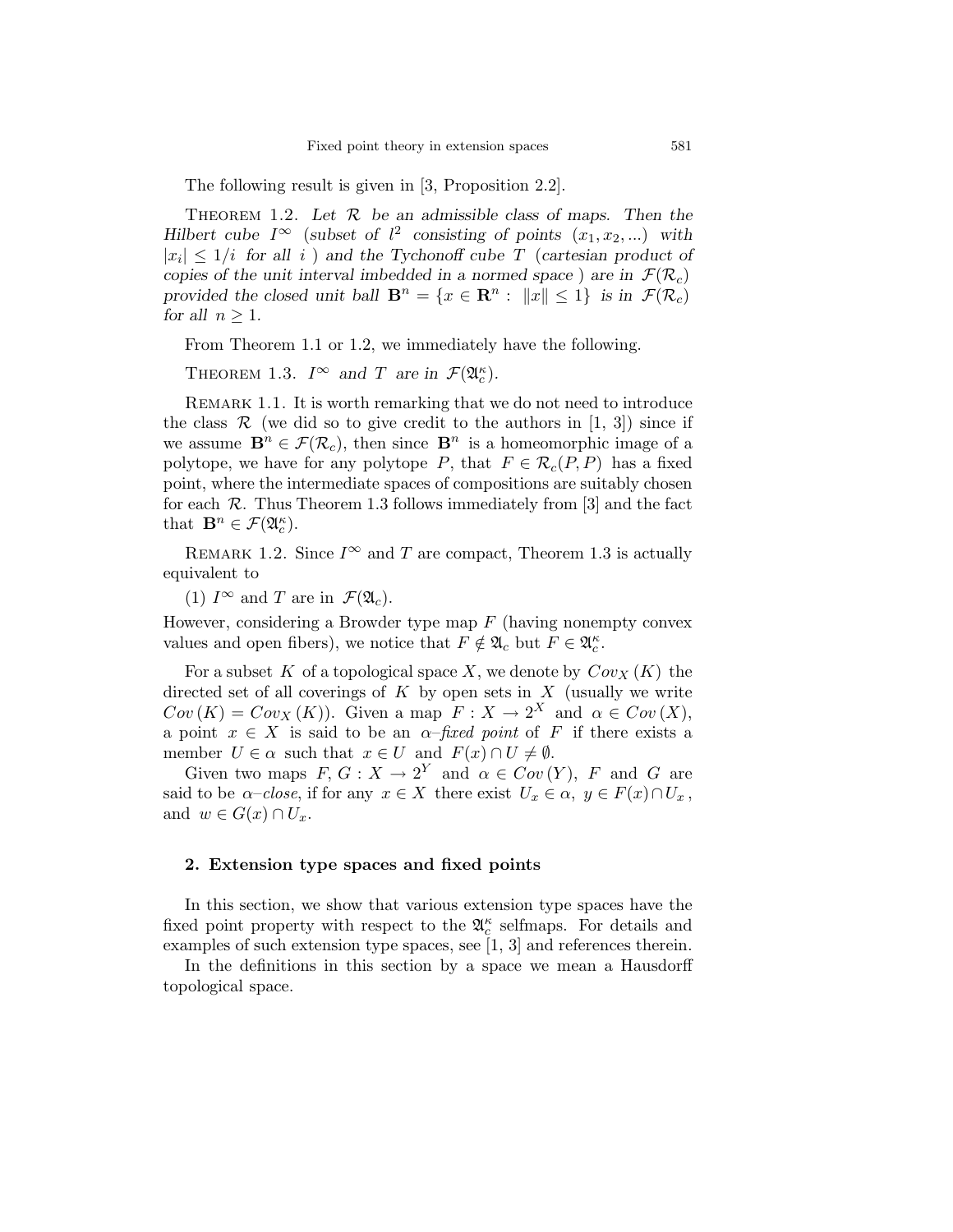Let  $Q$  be a class of topological spaces. A space  $Y$  is an extension space for Q (written  $Y \in ES(Q)$ ) if for any pair  $(X, K)$  in Q with  $K \subset X$  closed, any continuous function  $f_0: K \to Y$  extends to a continuous function  $f : X \to Y$ .

We now present a new fixed point result for the  $\mathfrak{A}^{\kappa}_c$  maps.

THEOREM 2.1. Let  $X \in ES$ (compact) and  $F \in \mathfrak{A}_{c}^{\kappa}(X,X)$  a compact map. Then F has a fixed point.

Proof. It is known [8] that every compact space is homeomorphic to a closed subset of the Tychonoff cube T, so as a result  $K = F(X)$ can be embedded as a closed subset  $K^*$  of T; let  $s: K \to K^*$  be a homeomorphism. Also let  $i: K \hookrightarrow X$  and  $j: K^* \hookrightarrow T$  be inclusions. Now since  $X \in ES(\text{compact})$  and  $is^{-1}: K^* \to X$ , then  $is^{-1}$  extends to a continuous function  $h: T \to X$ . Let  $G = j s F h$  and notice  $G \in \mathfrak{A}_{c}^{\kappa}(T,T)$ . Hence, Theorem 1.3 guarantees that there exists  $x \in T$ with  $x \in G(x)$ . Let  $y = h(x)$ , so

$$
y \in h j s F(y)
$$
 i.e.  $y = h j s (q)$  for some  $q \in F(y)$ .

Since  $h j(z) = i s^{-1}(z)$  for  $z \in K^*$ , we have  $h j s(q) = (h j) s(q) =$  $i(q) = q$ , and so  $y \in F(y)$ .  $\Box$ 

REMARK 2.1. If  $X \in AR$  (an absolute retract as defined in [5]) then of course  $X \in ES$ (compact) [We know from the Arens–Eells theorem that X is r-dominated by a normed space  $E$  so there exist maps  $r: E \to X$  and  $s: X \to E$  with  $r s = 1$ . Now since any normed space is  $ES(\text{compact})$ , it follows immediately that  $X \in ES(\text{compact})$ . So a special case of Theorem 2.1 occurs if  $X \in AR$ .

A space Y is an *approximate extension space* for  $Q$  (written  $Y \in$  $AES(Q)$  if for any  $\alpha \in Cov(Y)$  and any pair  $(X, K)$  in Q with  $K \subset X$  closed, and any continuous function  $f_0 : K \to Y$ , there exists a continuous function  $f : X \to Y$  such that  $f|_K$  is  $\alpha$ -close to  $f_0$ .

We now extend Theorem 2.1 to approximate extension spaces. To prove this we need the following elementary result for  $\alpha$ -fixed points (see [1, Lemma 1.2]).

LEMMA 2.2. Let X be a regular topological space and  $F: X \to 2^X$ an upper semicontinuous map with closed values. Suppose there exists a cofinal family of coverings  $\theta \subset Cov(X)$  such that F has an  $\alpha$ -fixed point for every  $\alpha \in \theta$ . Then F has a fixed point.

THEOREM 2.3. Let  $X \in AES$  (compact) and  $F \in \mathfrak{A}_{c}^{\kappa}(X,X)$  a compact map. Then F has a fixed point.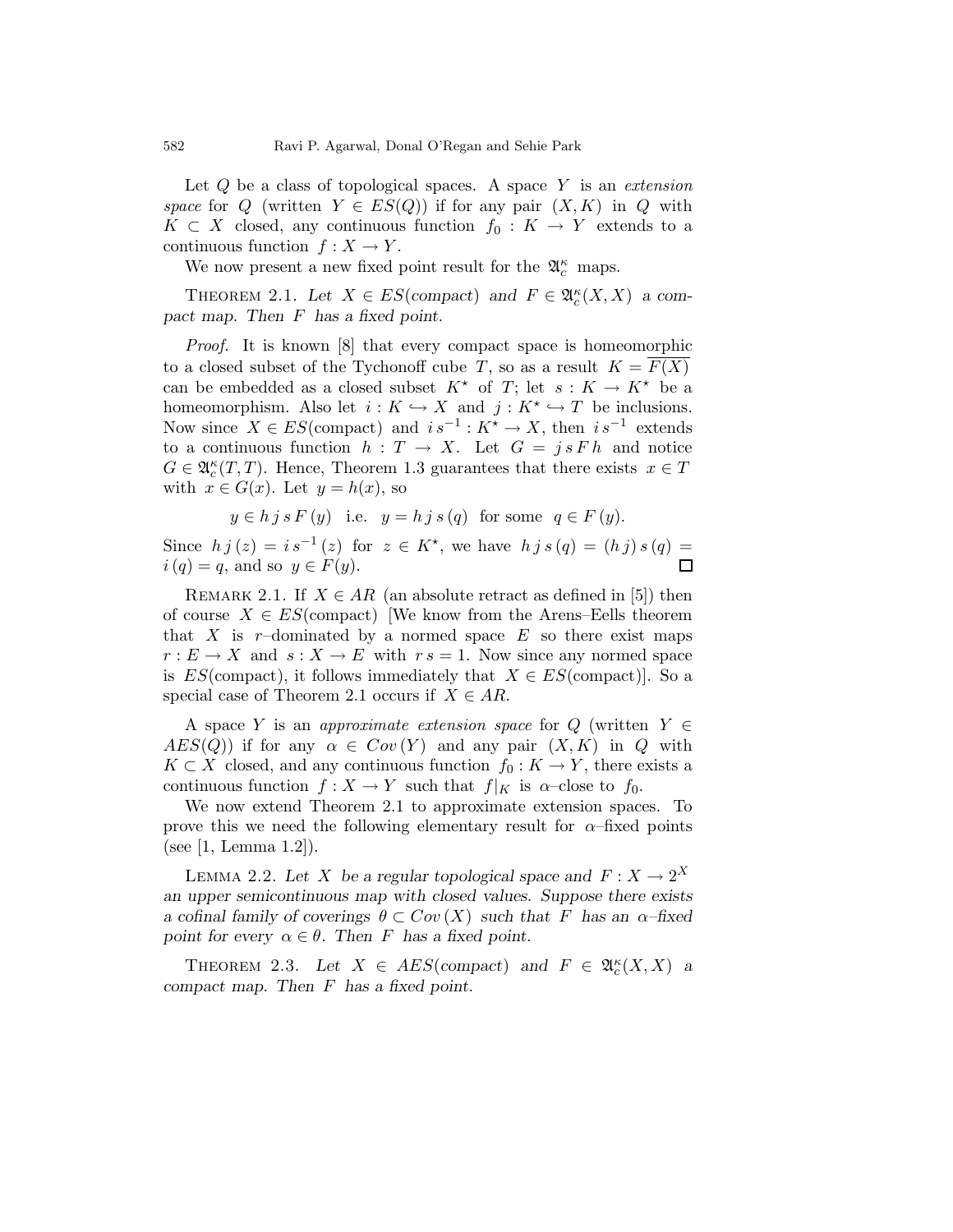*Proof.* Let  $K, K^*$ , s, i and j be as in the proof of Theorem 2.1. Let  $\alpha \in Cov(X)$  and let  $h : T \to X$  be such that h and  $is^{-1}$  are  $\alpha$ -close on  $K^*$  (guaranteed since  $X \in AES(\text{compact})$ ). Let  $G = j s F h$  and notice  $G \in \mathfrak{A}_{c}^{\kappa}(T,T)$ . Now Theorem 1.3 guarantees that there exists  $x \in T$  with  $x \in G(x)$ . Let  $y = h(x)$ , so

 $y \in h$  j s  $F(y)$  i.e.  $y = h$  j s  $(q)$  for some  $q \in F(y)$ .

Since  $i s^{-1}$  and h are  $\alpha$ -close on  $K^*$  there exists  $U \in \alpha$  with  $i s^{-1}(s(q)) \in$ U and  $h \, j \, (s \, (q)) \in U$  i.e.  $q \in U$  and  $y \in U$ . Thus

$$
y \in U
$$
 and  $F(y) \cap U \neq \emptyset$  since  $q \in F(y)$ .

As a result F has an  $\alpha$ -fixed point. Since  $\alpha$  is arbitrary, Lemma 2.2 guarantees that  $F$  has a fixed point. 口

DEFINITION 2.1. Let  $V$  be a subset of a Hausdorff topological vector space  $E$ . Then we say  $V$  is *Schauder admissible* if for every compact subset K of V and every covering  $\alpha \in Cov_V(K)$ , there exists a continuous function (called the Schauder projection)  $\pi_{\alpha}: K \to V$  such that

(i)  $\pi_{\alpha}$  and  $i: K \hookrightarrow V$  are  $\alpha$ -close;

(ii)  $\pi_{\alpha}(K)$  is contained in a subset  $C \subset V$  with  $C \in AES$  (compact).

If  $V \in AES$  (compact) then V is trivially Schauder admissible. If V is an open convex subset of a Hausdorff locally convex topological vector space  $E$ , then it is well known [1, Lemma 4.8] that  $V$  is Schauder admissible.

We next present a result of Himmelberg type [9].

THEOREM 2.4. Let V be a Schauder admissible subset of a Hausdorff topological vector space E and  $F \in \mathfrak{A}_{c}^{\kappa}(V, V)$  a compact map. Then F has a fixed point.

*Proof.* Since  $F(V) \subset K$ , K compact, for each  $\alpha \in Cov_V(K)$  there exist  $\pi_{\alpha}: K \to V$  (as described in Definition 2.1) and a subset  $C \subset V$ with  $C \in AES$ (compact) such that, by putting  $F_{\alpha} \equiv \pi_{\alpha} F$ ,

$$
F_{\alpha}(V) = \pi_{\alpha} F(V) \subset C.
$$

Notice  $F_{\alpha} \in \mathfrak{A}_{c}^{\kappa}(C, C)$  so Theorem 2.3 guarantees that there exists  $x \in C$  with  $x \in \pi_\alpha F(x)$  i.e.  $x = \pi_\alpha(q)$  for some  $q \in F(x)$ . Now Definition 2.1 (i) guarantees that there exists  $U \in \alpha$  with  $\pi_{\alpha}(q) \in U$ and  $i(q) \in U$  i.e.  $x \in U$  and  $q \in U$ . Thus

$$
x \in U
$$
 and  $F(x) \cap U \neq \emptyset$  since  $q \in F(x)$ .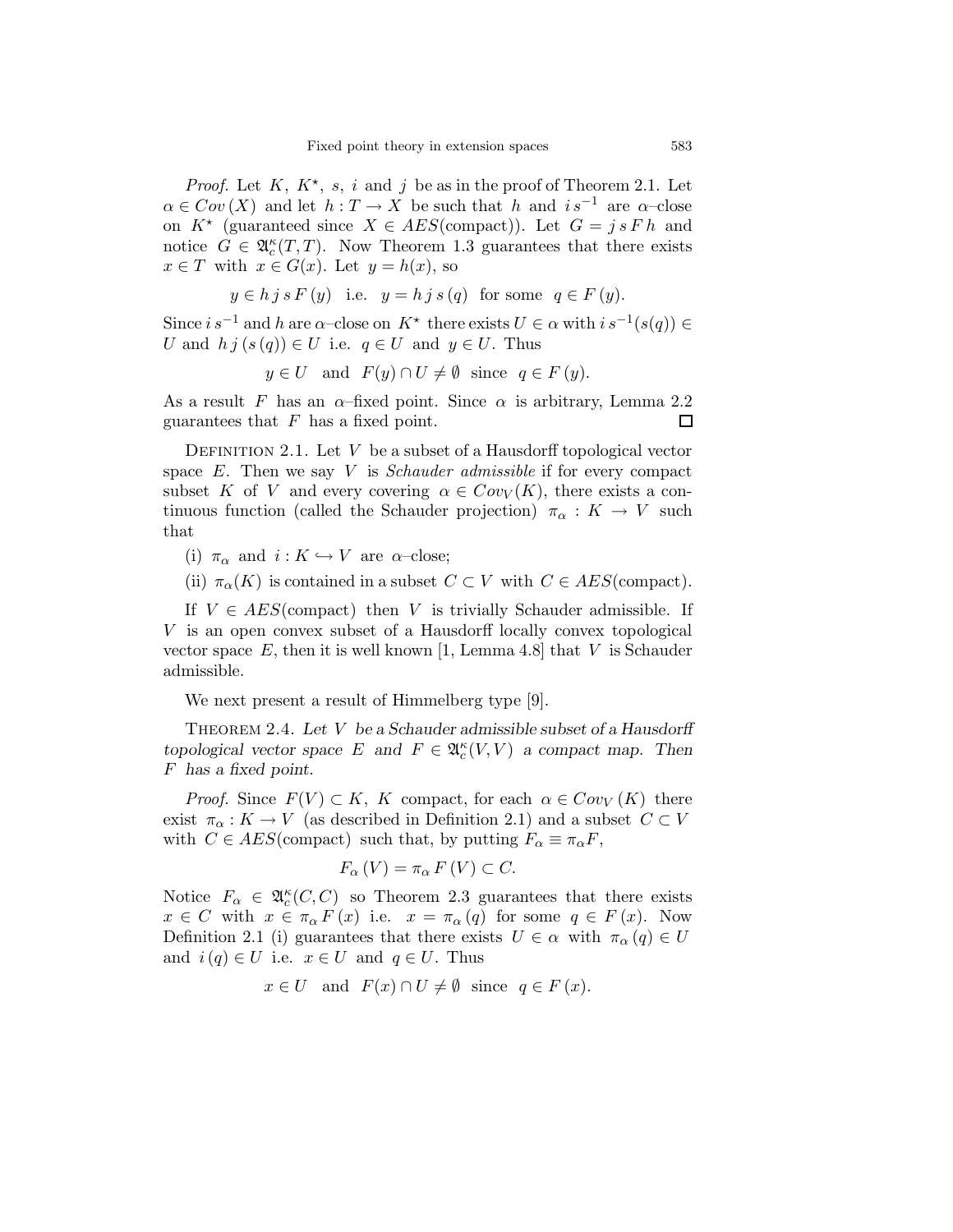As a result F has an  $\alpha$ -fixed point. Since  $\alpha$  is arbitrary, Lemma 2.2 guarantees that  $F$  has a fixed point. 口

A space Y is a neighborhood extension space for Q (written  $Y \in$  $NES(Q)$  if for any pair  $(X, K)$  in Q with  $K \subset X$  closed and any continuous function  $f_0 : K \to Y$  there is a continuous extension f:  $U \to Y$  of  $f_0$  over a neighborhood U of K in X.

We would like to extend Theorem 2.3 to neighborhood extension spaces. However even in the case when  $F$  is admissible in the sense of Górniewicz  $\left[6\right]$  extra conditions need to be added (recall that maps admissible in the sense of Górniewicz are in the class  $\mathfrak{A}_{c}^{\kappa}$ .

Recall the following well known result [1, Lemma 4.7].

LEMMA 2.5. Let  $T$  be a Tychonoff cube contained in a Hausdorff topological vector space. Then  $T$  is a retract of span  $(T)$ .

Let  $X \in NES(\text{compact})$  and  $F \in \mathfrak{A}_{c}^{\kappa}(X,X)$  a compact map.

Let  $K, K^*$ , s and i be as in the proof of Theorem 2.1. Let U be an open neighborhood of  $K^*$  in T and  $h: U \to X$  be a continuous extension of  $i s^{-1}: K^* \to X$  on U (guaranteed since  $X \in NES(\text{compact})$ ). Let  $j: K^* \hookrightarrow U$  be the natural embedding so  $h j = i s^{-1}$ . Now consider  $span(T)$  in a Hausdorff locally convex topological vector space containing T. Now Lemma 2.5 guarantees that there exists a retraction  $r: span(T) \to T$ . Let  $i^* : U \hookrightarrow r^{-1}(U)$  be an inclusion and consider  $G = i^* j s F h r$ . Notice  $G \in \mathfrak{A}_c^{\kappa}(r^{-1}(U), r^{-1}(U))$ . Assume

(2.1) 
$$
G \in \mathfrak{A}_c^{\kappa}(r^{-1}(U), r^{-1}(U)) \text{ has a fixed point.}
$$

If (2.1) is true then there exists  $x \in r^{-1}(U)$  with  $x \in Gx$ . Let  $y =$  $h r(x)$ , so

 $y \in h \, r \, i^{\star} \, j \, s \, F \left( y \right)$  i.e.  $y = h \, r \, i^{\star} \, j \, s \left( q \right)$  for some  $q \in F \left( y \right)$ .

Since  $h(z) = i s^{-1}(z)$  for  $z \in K^*$ , we have  $h r i^* j s(q) = (h r i^* j) s(q) =$  $i(q)$ , and so  $y \in F(y)$ .

Thus existence of a fixed point of F is guaranteed if  $(2.1)$  is satisfied; recall  $G = i^* j s F h r$  and  $r^{-1}(U)$  is an open subset of a Hausdorff locally convex topological vector space.

For specific classes of maps (2.1) is known to be true. For example, if  $F$  is admissible in the sense of Górniewicz [6] and the Lefschetz set  $\Lambda(F) \neq \{0\}$  then we know [6] that (2.1) holds. More generally, if F is permissible in the sense of Dzedzej [7] and  $\Lambda(F) \neq \{0\}$  then (2.1) holds. It would be of interest to know other examples.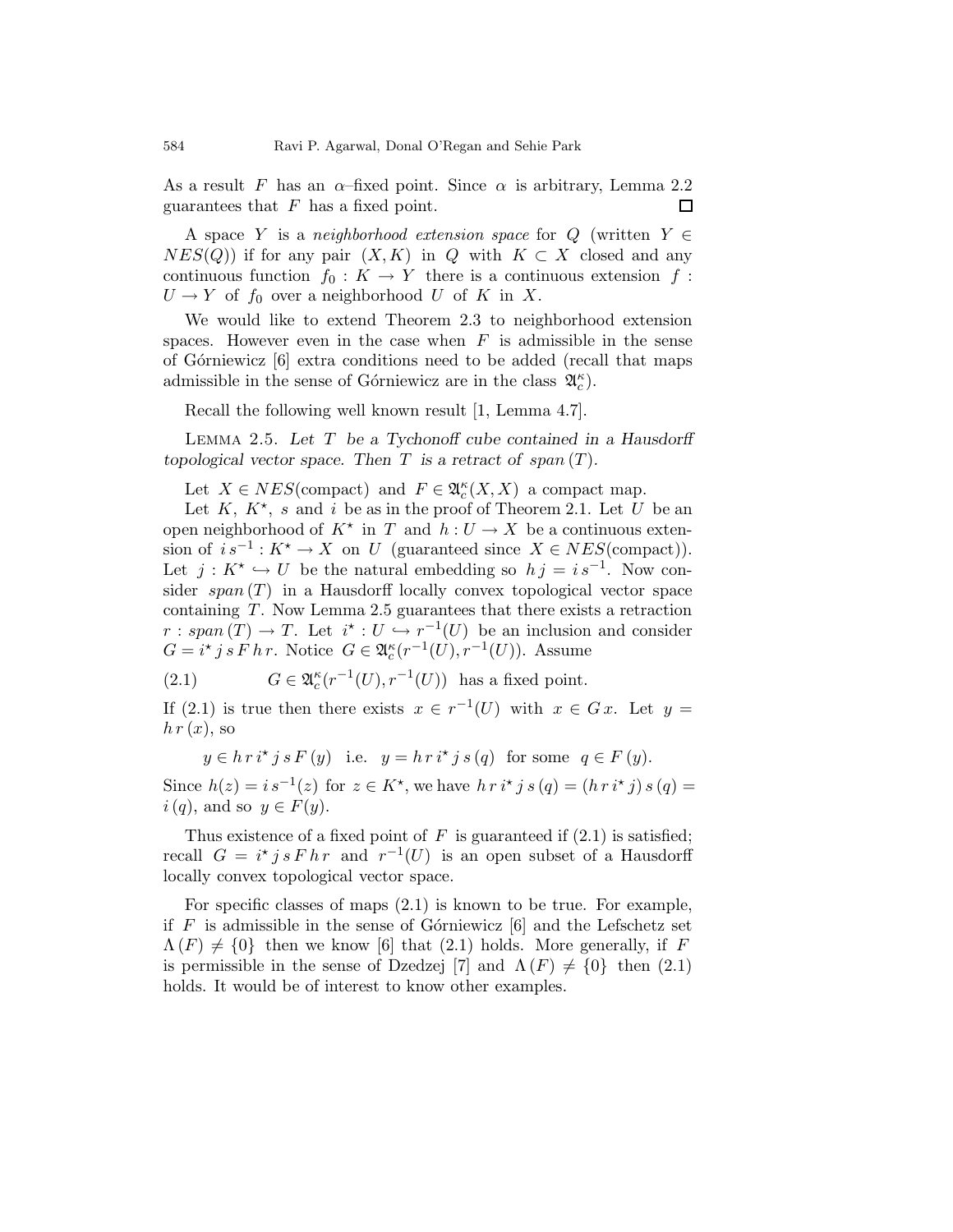#### 3. Essential maps

Throughout this section Y will be a completely regular topological space with  $Y \in AES$ (compact), so in particular the results in this section will hold if  $Y \in ES$ (compact) or  $Y \in AR$ . [Of course  $Y \in$ AES(compact) could be replaced by Y Schauder admissible in this section. Also U will be an open subset of Y. In this section we consider a subclass  $\mathcal A$  of  $\mathfrak A_c^{\kappa}$ . The subclass must have the following property: for subsets  $X_1$ ,  $X_2$  and  $X_3$  of Hausdorff topological vector spaces

if  $F \in \mathcal{A}(X_2, X_3)$  and  $f \in \mathbb{C}(X_1, X_2)$ , then  $F f \in \mathcal{A}(X_1, X_3)$ .

The theory in this section will work for any class of maps  $A$  which satisfy a normalization property. In particular one can view the class A as any class where we can get a Leray–Schauder type result. For example we could take  $\mathcal A$  to be  $\mathbb V$  since clearly (3.3) (and (3.4), (3.5)) hold.

DEFINITION 3.1.  $F \in \mathcal{A}_{\partial U}(\overline{U}, Y)$  if  $F \in \mathcal{A}(\overline{U}, Y)$  with F compact and  $x \notin F(x)$  for  $x \in \partial U$ .

DEFINITION 3.2. A map  $F \in \mathcal{A}_{\partial U}(\overline{U}, Y)$  is essential if for every  $G \in \mathcal{A}_{\partial U}(\overline{U}, Y)$  with  $G|_{\partial U} = F|_{\partial U}$  there exists  $x \in U$  with  $x \in G(x)$ .

THEOREM 3.1. (Homotopy Invariance) Let Y and U be as above. Suppose  $F \in \mathcal{A}_{\partial U}(\overline{U}, Y)$  is an essential map and  $H \in \mathcal{A}(\overline{U} \times [0, 1], Y)$ is a compact map. Also assume the following two properties hold:

(3.1) 
$$
H(x,0) = F(x) \text{ for } x \in \overline{U}
$$

and

(3.2)

 $x \notin H_t(x)$  for any  $x \in \partial U$  and  $t \in (0,1]$  (here  $H_t(x) = H(x,t)$ ). Then  $H_1$  has a fixed point in U.

Proof. Let

$$
B = \left\{ x \in \overline{U} : x \in H_t(x) \text{ for some } t \in [0,1] \right\}.
$$

When  $t = 0$ ,  $H_t = F$  and since  $F \in \mathcal{A}_{\partial U}(\overline{U}, Y)$  is essential there exists an  $x \in U$  with  $x \in F(x)$ . Thus  $B \neq \emptyset$ . Since H is upper semicontinuous and compact, it is immediate that  $B$  is closed and compact. In addition (3.2) (together with  $F \in \mathcal{A}_{\partial U}(\overline{U}, Y)$ ) implies  $B \cap \partial U = \emptyset$ . Thus (since Y is completely regular) there exists a continuous function  $\mu : \overline{U} \to [0,1]$  with  $\mu(\partial U) = 0$  and  $\mu(B) = 1$ . Define a map R by  $R(x) = H(x, \mu(x))$  for  $x \in \overline{U}$ . Let  $j : \overline{U} \to \overline{U} \times [0, 1]$  be given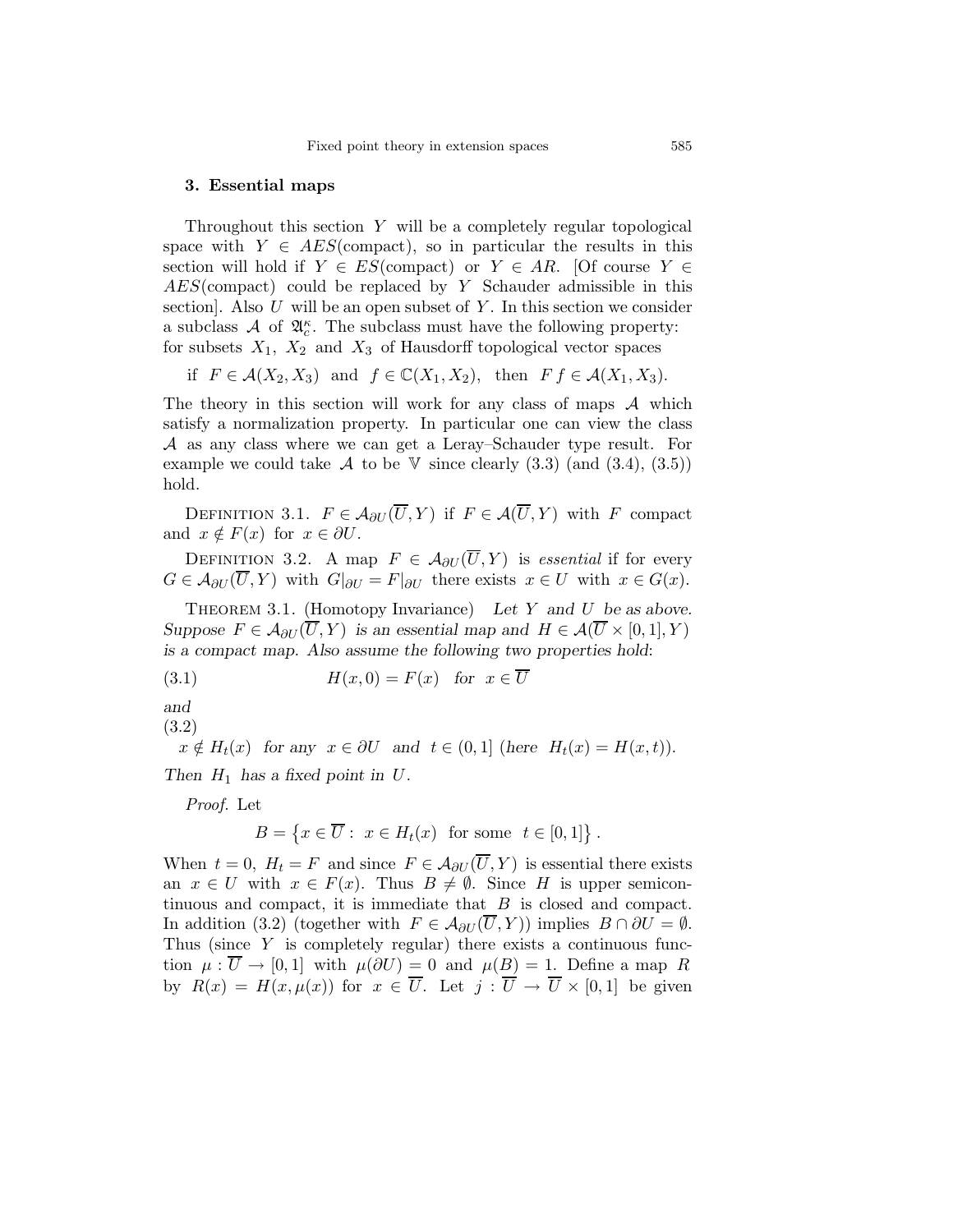by  $j(x) = (x, \mu(x))$ . Note j is continuous so  $R = H j \in \mathcal{A}(\overline{U}, Y)$ . In addition, R is compact since H is. Also notice for  $x \in \partial U$  that  $R(x) = H_0(x) = F(x)$ , and so  $R \in \mathcal{A}_{\partial U}(\overline{U}, Y)$ . Now  $R|_{\partial U} = F|_{\partial U}$ and  $F \in \mathcal{A}_{\partial U}(\overline{U}, Y)$  essential implies that there exists  $x \in U$  with  $x \in R(x)$  (i.e.  $x \in H_{\mu(x)}(x)$ ). Thus  $x \in B$  and so  $\mu(x) = 1$ . Consequently  $x \in H_1(x)$ .  $\Box$ 

Next we give an example of an essential map.

THEOREM 3.2. (Normalization) Let Y and U be as above with  $0 \in U$ . Suppose the following condition is satisfied:

(3.3) 
$$
\begin{cases} \text{for any map } \theta \in \mathcal{A}_{\partial U}(\overline{U}, Y) \text{ with } \theta|_{\partial U} = \{0\}, \\ \text{the map } J \text{ is in } \mathfrak{A}_{c}^{\kappa}(Y, Y); \text{ here} \\ J(x) = \begin{cases} \theta(x), & x \in \overline{U} \\ \{0\}, & x \in Y \setminus \overline{U}. \end{cases} \end{cases}
$$

Then the zero map is essential in  $\mathcal{A}_{\partial U}(\overline{U}, Y)$ .

*Proof.* Let  $\theta \in \mathcal{A}_{\partial U}(\overline{U}, Y)$  with  $\theta|_{\partial U} = \{0\}$ . We must show that there exists  $x \in U$  with  $x \in \theta(x)$ . Define a map J by

$$
J(x) = \begin{cases} \theta(x), & x \in \overline{U} \\ \{0\}, & x \in Y \setminus \overline{U}. \end{cases}
$$

From (3.3) we know  $J \in \mathfrak{A}_{c}^{\kappa}(Y, Y)$ . Clearly J is compact since  $\theta$  is. Hence, Theorem 2.3 implies that there exists  $x \in Y$  with  $x \in J(x)$ . Now if  $x \notin U$  we have  $x \in J(x) = \{0\}$ , which is a contradiction since  $0 \in U$ . Thus  $x \in U$  so  $x \in J(x) = \theta(x)$ .  $\Box$ 

Next we present another version of the normalization property when we are in the topological vector space setting. Let  $Y \in AES$ (compact) be a convex subset of a topological vector space  $E$  and let  $U$  be an open subset of Y with  $0 \in U$ . In addition assume there exists a continuous retraction  $r: Y \to \overline{U}$ .

THEOREM 3.3. (Normalization) Let  $E$ ,  $Y$ ,  $U$  and  $r$  be as above and suppose the following condition is satisfied:

(3.4) { for any continuous function 
$$
\mu : Y \to [0,1]
$$
 and  
any map  $G \in \mathcal{A}(Y,Y)$  we have  $\mu G \in \mathfrak{A}_{c}^{\kappa}(Y,Y)$ .

Then the zero map is essential in  $\mathcal{A}_{\partial U}(\overline{U}, Y)$ .

*Proof.* Let  $\theta \in \mathcal{A}_{\partial U}(\overline{U}, Y)$  with  $\theta|_{\partial U} = \{0\}$ . Let  $A = \{x \in \overline{U} : x \in \lambda \theta(x) \text{ for some } \lambda \in [0,1]\}.$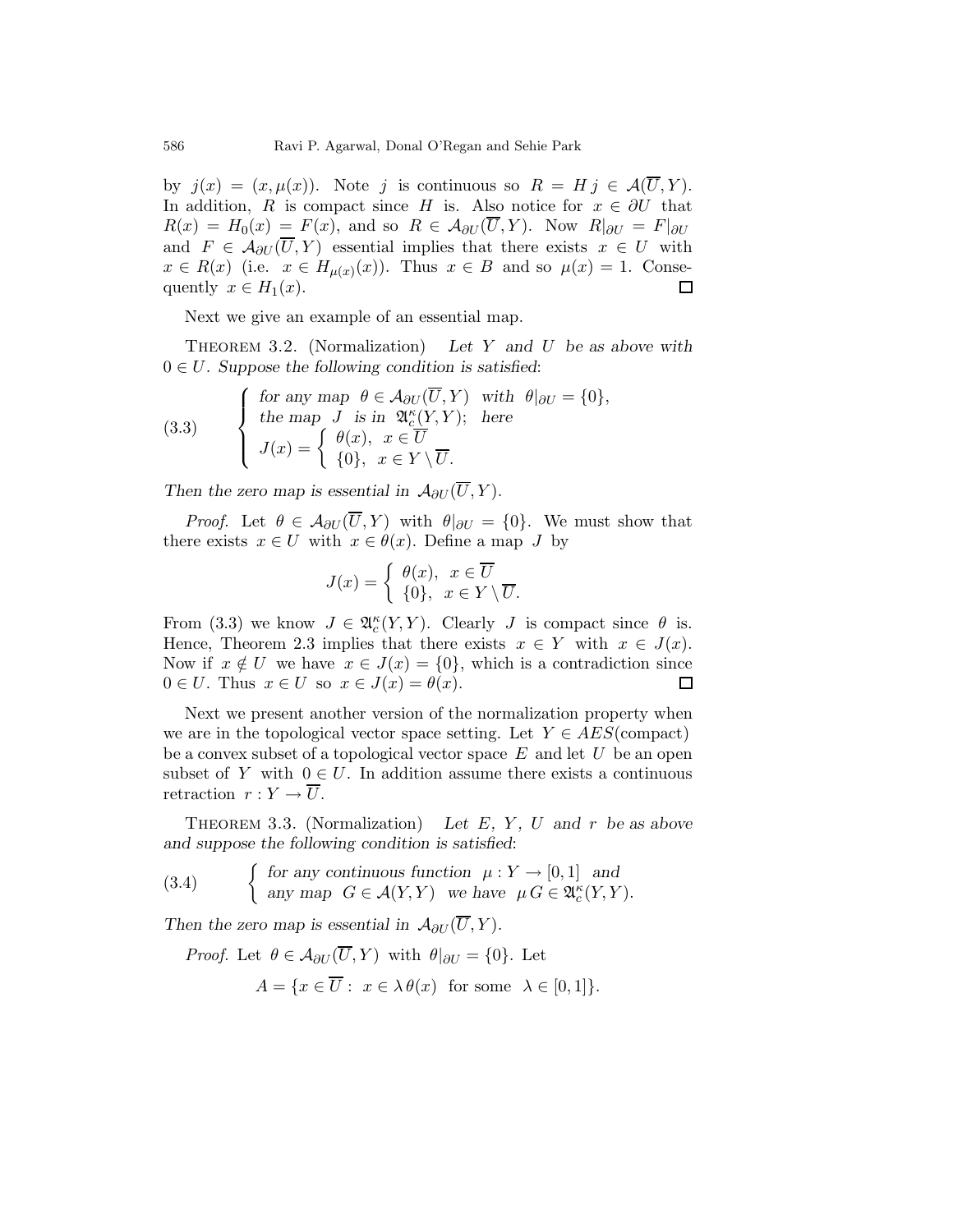Now  $A \neq \emptyset$  is compact and  $A \subset U$  (this is clear since  $0 \in U$  and  $\theta|_{\partial U} = \{0\}$ ). Thus there exists a continuous function  $\mu: Y \to [0,1]$ with  $\mu(A) = 1$  and  $\mu(Y \setminus U) = 0$ . Define a map  $J_0$  by

$$
J_0(x) = \mu(x)\,\theta(r(x)) \quad \text{for} \ \ x \in Y.
$$

Note  $\theta r \in \mathcal{A}(Y, Y)$  so  $J_0 \in \mathfrak{A}_{c}^{\kappa}(Y, Y)$  from (3.4). Theorem 2.3 implies that there exists  $x \in Y$  with  $x \in \mu(x) \theta(r(x))$ . If  $x \in Y \backslash U$  then  $\mu(x) =$ 0, a contradiction since  $0 \in U$ . Thus  $x \in U$  and so  $x \in \mu(x)\theta(x)$ . As a result  $x \in A$ , so  $\mu(x) = 1$ . Consequently  $x \in \theta(x)$ .  $\Box$ 

Of course we can obtain a nonlinear alternative of Leray–Schauder type by combining Theorems 3.1 and 3.3. In fact, we can obtain a more general result.

THEOREM 3.4. Let E, Y, U and r be as above. Suppose  $F \in$  $\mathcal{A}(U, Y)$  satisfies (3.4) and assume the following conditions hold:

(3.5) 
$$
\begin{cases} \text{for any continuous function } \mu : \overline{U} \to [0,1] \text{ and} \\ \text{any map } G \in \mathcal{A}(\overline{U}, Y) \text{ we have } \mu G \in \mathcal{A}(\overline{U}, Y) \end{cases}
$$

and

(3.6) 
$$
x \notin \lambda F(x)
$$
 for every  $x \in \partial U$  and  $\lambda \in (0,1]$ .

Then F is essential in  $\mathcal{A}_{\partial U}(\overline{U}, Y)$ .

*Proof.* Let  $\Phi \in \mathcal{A}_{\partial U}(\overline{U}, Y)$  with  $\Phi|_{\partial U} = F|_{\partial U}$ . We must show  $\Phi$ has a fixed point in  $U$ . Let

$$
D = \{ x \in \overline{U} : x \in \lambda \Phi(x) \text{ for some } \lambda \in [0,1] \}.
$$

Now  $D \neq \emptyset$  is compact and  $D \cap \partial U = \emptyset$  (note (3.6) with  $\Phi|_{\partial U} = F|_{\partial U}$ and that  $0 \in U$ ). Thus there exists a continuous function  $\mu : \overline{U} \to [0,1]$ with  $\mu(\partial U) = 0$  and  $\mu(D) = 1$ . Define a map R by  $R(x) = \mu(x) \Phi(x)$ . Now (3.5) guarantees that  $R \in \mathcal{A}(\overline{U}, Y)$ . Also R is compact with  $R|_{\partial U} = \{0\}$ . Now since  $R \in \mathcal{A}_{\partial U}(\overline{U}, Y)$  and since the zero map is essential in  $\mathcal{A}_{\partial U}(\overline{U}, Y)$  (Theorem 3.3) there exists  $x \in U$  with  $x \in$  $R(x)$ . Thus  $x \in D$  and so  $\mu(x) = 1$ , i.e.,  $x \in \Phi(x)$ .  $\Box$ 

#### 4. Quasi–equilibrium theorem

We begin this section by expressing Theorem 2.4 as an equilibrium theorem. Then a general result will be deduced from our main theorem.

THEOREM 4.1. Let  $E$  and  $Y$  be Hausdorff topological vector spaces, Q a subset of E,  $G: Q \to k(Q)$  (nonempty compact subsets of Q) and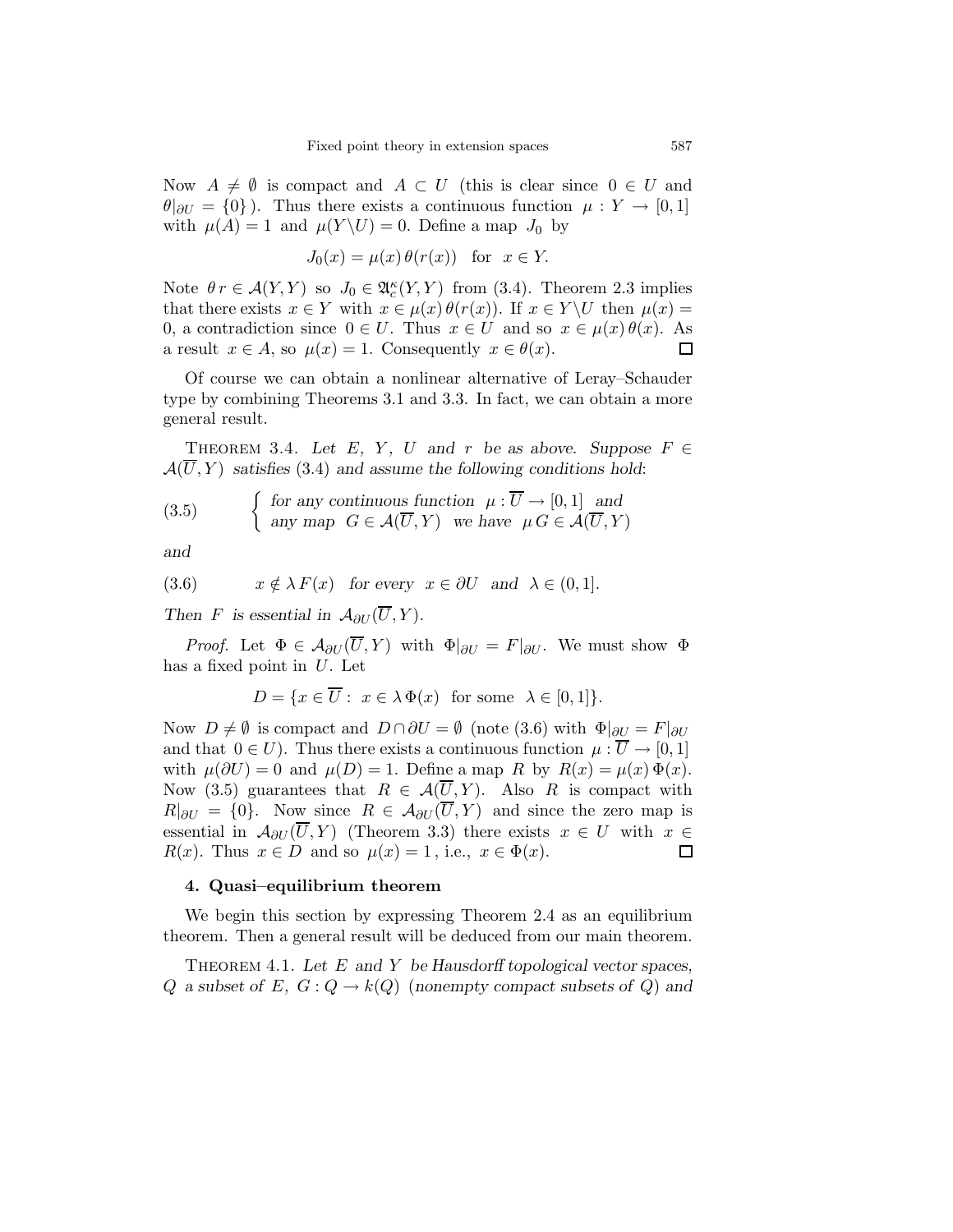$T: Q \to 2^C$  where C is a subset of Y. In addition assume the following conditions hold:

(4.1)  $f : Q \times C \times Q \rightarrow \mathbf{R}$  is a upper semicontinuous function,

$$
(4.2) \t\t G \t and \t T \t are compact maps,
$$

(4.3)  $Q \times C$  is an Schauder admissible subset of  $E \times Y$ ,

and

(4.4) 
$$
F \in \mathfrak{A}_c^{\kappa}(Q \times C, Q \times C);
$$

here  $F(x, y) = \Phi(x, y) \times T(x)$  for  $(x, y) \in Q \times C$  with

$$
\Phi(x, y) = \{ w \in G(x) : f(x, y, w) = M(x, y) \}
$$

and  $M(x, y) = \max_{w \in G(x)} f(x, y, w)$ . Then there exist  $(x_0, y_0) \in Q \times C$ ,  $x_0 \in G(x_0)$ , and  $y_0 \in T(x_0)$  with

 $f(x_0, y_0, z) \le f(x_0, y_0, x_0)$  for all  $z \in G(x_0)$ .

If in addition

(4.5)  $f(x, y, x) \leq 0$  for all  $(x, y) \in Q \times C$ ,

then there exists  $(x_0, y_0) \in Q \times C$  such that  $x_0 \in G(x_0)$ ,  $y_0 \in T(x_0)$ , and

$$
f(x_0, y_0, z) \le 0 \quad \text{for all} \quad z \in G(x_0).
$$

*Proof.* Notice  $\Phi(x, y)$  is nonempty (and compact) for each  $(x, y) \in$  $Q \times C$ . As a result  $F: Q \times C \to 2^{\overline{Q} \times C}$  and also F is compact since  $F(Q \times C) \subseteq G(Q) \times T(Q)$ . Now Theorem 2.4 guarantees that there exists  $(x_0, y_0) \in Q \times C$  with  $(x_0, y_0) \in \Phi(x_0, y_0) \times T(x_0)$ . That is, there exists  $(x_0, y_0) \in Q \times C$  with  $x_0 \in G(x_0)$ ,  $y_0 \in T(x_0)$  and  $f(x_0, y_0, x_0) =$  $M(x_0, y_0)$  (i.e.,  $f(x_0, y_0, z) \le f(x_0, y_0, x_0)$  for all  $z \in G(x_0)$ ), so we are finished the first part. For the second part assume (4.5) holds, and so the result is immediate from the first part.  $\Box$ 

Next we consider a subclass  $\mathcal D$  of  $\mathfrak{A}_c^{\kappa}$ . If X and Y are subsets of Hausdorff topological vector spaces then we say  $F \in \mathcal{D}(X, Y)$  if  $F \in$  $\mathfrak{A}_{c}^{\kappa}(X,Y)$  and is upper semicontinuous with nonempty compact values and satisfies Property (C) (to be specified in the examples considered). Also we assume for subsets  $X_1$  and  $X_2$  of Hausdorff topological vector spaces

(4.6) 
$$
\begin{cases} \text{if } F_1 \in \mathcal{D}(X_1 \times X_2, X_1) \text{ and } F_2 \in \mathcal{D}(X_1, X_2) \\ \text{then } F_3 \in \mathfrak{A}_c^{\kappa}(X_1 \times X_2, X_1 \times X_2); \end{cases}
$$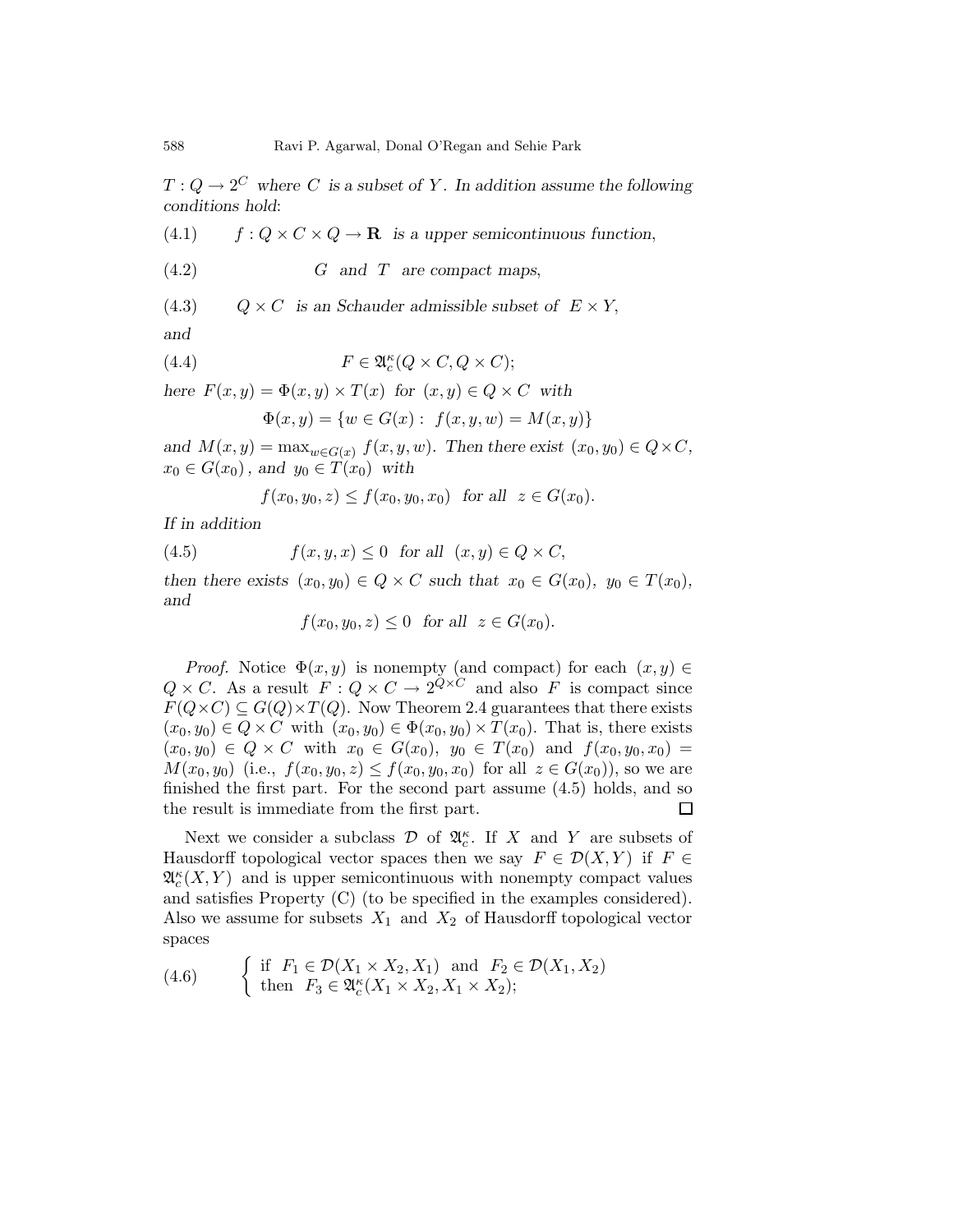here  $F_3(x, y) = F_1(x, y) \times F_2(x)$ . A typical example of a class  $\mathcal D$  is the acyclic maps  $V$  (i.e., Property (C) means the map is acyclic valued).

THEOREM 4.2. Let  $E$  and  $Y$  be Hausdorff topological vector spaces, Q a subset of E,  $G: Q \to k(Q)$  and  $T: Q \to k(C)$  where C is a subset of Y. Suppose  $(4.1)$ ,  $(4.2)$ ,  $(4.3)$ ,  $(4.6)$  hold and in addition assume the following conditions are satisfied:

(4.7) 
$$
G: Q \to 2^Q \text{ is upper semicontinuous}
$$

(4.8) 
$$
\begin{cases} M: Q \times C \to Q \text{ is lower semicontinuous} \\ (\text{here } M(x, y) = \max_{w \in G(x)} f(x, y, w)) \end{cases}
$$

(4.9)

 $T \in \mathfrak{A}^{\kappa}_{c}(Q, C)$  is upper semicontinuous and satisfies Property  $(C)$ and

(4.10) 
$$
\Phi \in \mathfrak{A}^{\kappa}_{c}(Q \times C, Q) \text{ and satisfies Property } (C);
$$

here

$$
\Phi(x, y) = \{ w \in G(x) : f(x, y, w) = M(x, y) \}.
$$

Then there exists  $(x_0, y_0) \in Q \times C$ ,  $x_0 \in G(x_0)$  and  $y_0 \in T(x_0)$  with

 $f(x_0, y_0, z) \le f(x_0, y_0, x_0)$  for all  $z \in G(x_0)$ .

If in addition (4.5) holds, then there exists  $(x_0, y_0) \in Q \times C$ ,  $x_0 \in G(x_0)$ and  $y_0 \in T(x_0)$  with  $f(x_0, y_0, z) \leq 0$  for all  $z \in G(x_0)$ .

Proof. The result follows from Theorem 4.1 once we show (4.4) holds. First we show  $\Phi$  is upper semicontinuous. To show this it suffices (note  $\Phi$  is compact) to show  $\Phi$  is closed. Let  $\{(x_{\alpha}, y_{\alpha}, w_{\alpha})\}$  be a net in  $graph (\Phi)$  with  $(x_{\alpha}, y_{\alpha}, w_{\alpha}) \rightarrow (x, y, w)$ . From (4.8) it follows that

$$
f(x, y, w) \ge \limsup f(x_{\alpha}, y_{\alpha}, w_{\alpha}) \ge \liminf M(x_{\alpha}, y_{\alpha}) \ge M(x, y).
$$

Also  $w_{\alpha} \in G(x_{\alpha})$  together with  $x_{\alpha} \to x$ ,  $w_{\alpha} \to w$  and G upper semicontinuous (so G is closed) implies  $w \in G(x)$  and  $f(x, y, w) \geq$  $M(x, y)$ . Consequently  $f(x, y, w) = M(x, y)$ , so  $(x, y, w) \in graph(\Phi)$ . Thus  $\Phi$  is upper semicontinuous with nonempty, compact values, so this together with (4.10) implies  $\Phi \in \mathcal{D}(Q \times C, Q)$ . Also (4.2) and (4.9) guarantees that  $T \in \mathcal{D}(Q, C)$ . As a result  $F \in \mathfrak{A}_{c}^{\kappa}(Q \times C, Q \times C)$  from (4.6); here  $F(x, y) = \Phi(x, y) \times T(x)$ . Thus (4.4) holds.  $\Box$ 

For the motivation and some related results in this section, the reader can refer to [4, 10, 11, 13, 14, 16].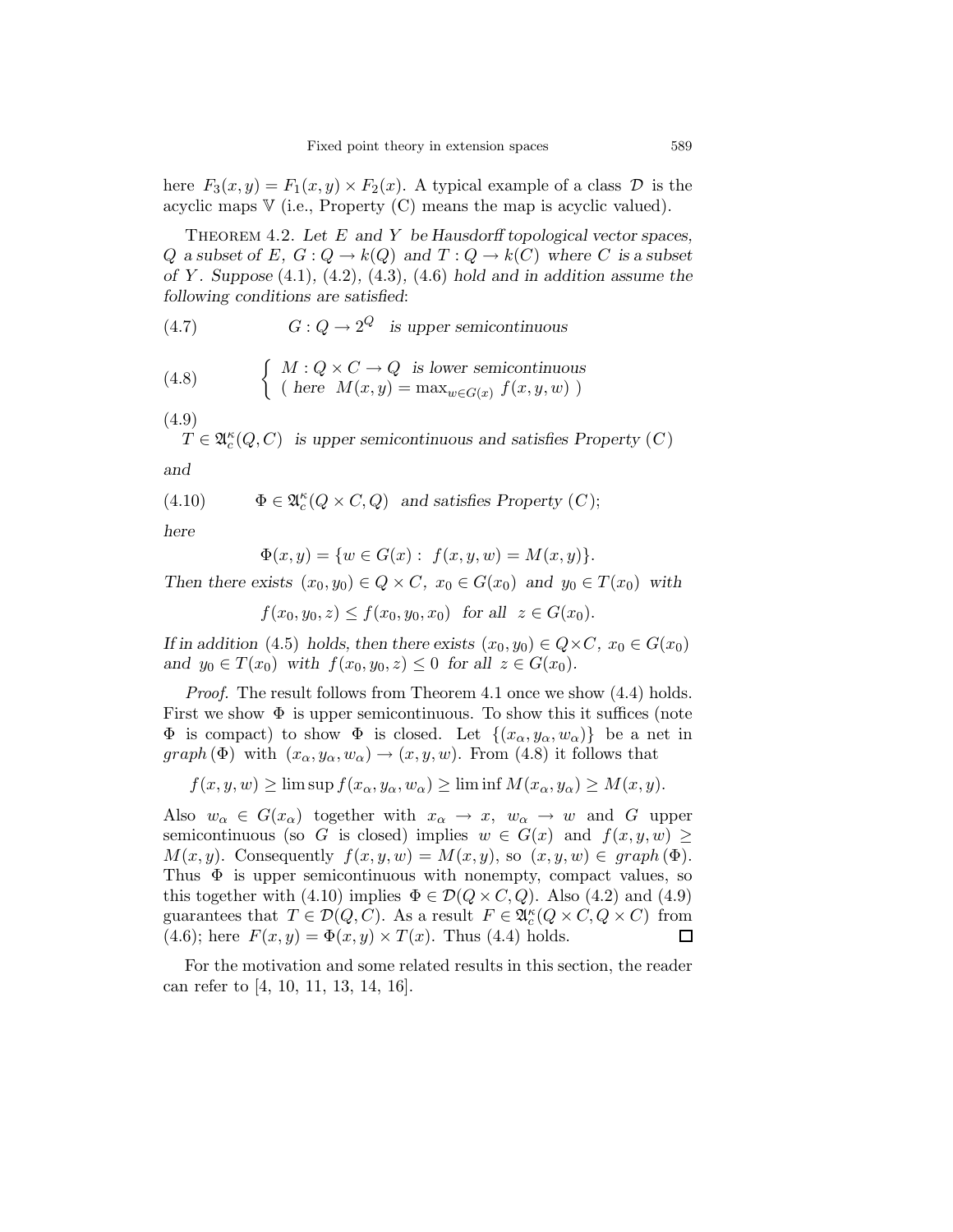ACKNOWLEDGEMENT. The third author is partially supported by Institute of Mathematics, Seoul National University, in 2001.

#### References

- [1] H. Ben-El-Mechaiekh, The coincidence problem for compositions of set valued maps, Bull. Austral. Math. Soc. 41 (1990), 421–434.
- [2]  $\_\_\_\_\_\$  Spaces and maps approximation and fixed points, J. Comput. Appl. Math. 113 (2000), 283–308.
- [3] H. Ben-El-Mechaiekh and P. Deguire, *General fixed point theorems for non*convex set valued maps, C. R. Acad. Sci. Paris 312 (1991), 433–438.
- [4] M.-P. Chen and S. Park, A unified approach to generalized quasi-variational inequalities, Comm. Appl. Nonlinear Anal. 4 (1997), 103–118.
- [5] J. Dugundji and A. Granas, Fixed Point Theory, Monografie Mathematyczne 61, PWN, Warszawa, 1982.
- [6] L. Gorniewicz, Homological methods in fixed point theory of multivalued maps, Dissertationes Math. 122, 1976.
- [7] , Topological fixed point theory of multivalued mappings, Kluwer Academic Publishers, Dordrecht, 1999.
- [8] A. Granas, Points fixes pour les applications compactes: espaces de Lefschetz et la theorie de l'indice, Presses Univ. Montreal, 1980.
- [9] C. J. Himmelberg, Fixed points for compact multifunctions, J. Math. Anal. Appl. 38 (1972), 205–207.
- [10] A. Idzik and S. Park, Leray–Schauder type theorems and equilibrium existence theorems, Differential Inclusion and Optimal Control, Lecture Notes in Nonlinear Anal. 2 (1998), 191–197.
- [11] L.-J. Lin and S. Park, On some generalized quasi-equilibrium problems, J. Math. Anal. Appl. 224 (1998), 167–181.
- [12] Sehie Park, A unified fixed point theory of multimaps on topological vector spaces, J. Korean Math. Soc. 35 (1998), 803–829. Corrections, ibid. 36 (1999), 829–832.
- [13]  $\_\_\_\_\$ , Fixed points, intersection theorems, variational inequalities, and equilibrium theorems, Int. J. Math. Math. Sci. 24 (2000), 73–93.
- [14]  $\_\_\_\_\$ , Fixed points and quasi-equilibrium problems, Math. Comput. Modelling 34 (2001), 947–954.
- [15] S. Park and M.-P. Chen, Generalized quasi-variational inequalities, Far East J. Math. Sci. 3 (1995), 199–204.
- [16] S. Park and J. A. Park, The Idzik type quasivariational inequalities and noncompact optimization problems, Colloq. Math. 71 (1996), 287–295.

Ravi P. Agarwal Department of Mathematical Sciences Florida Institute of Technology Melbourne, Florida 32901-6975, U.S.A. E-mail: matravip@nus.edu.sg